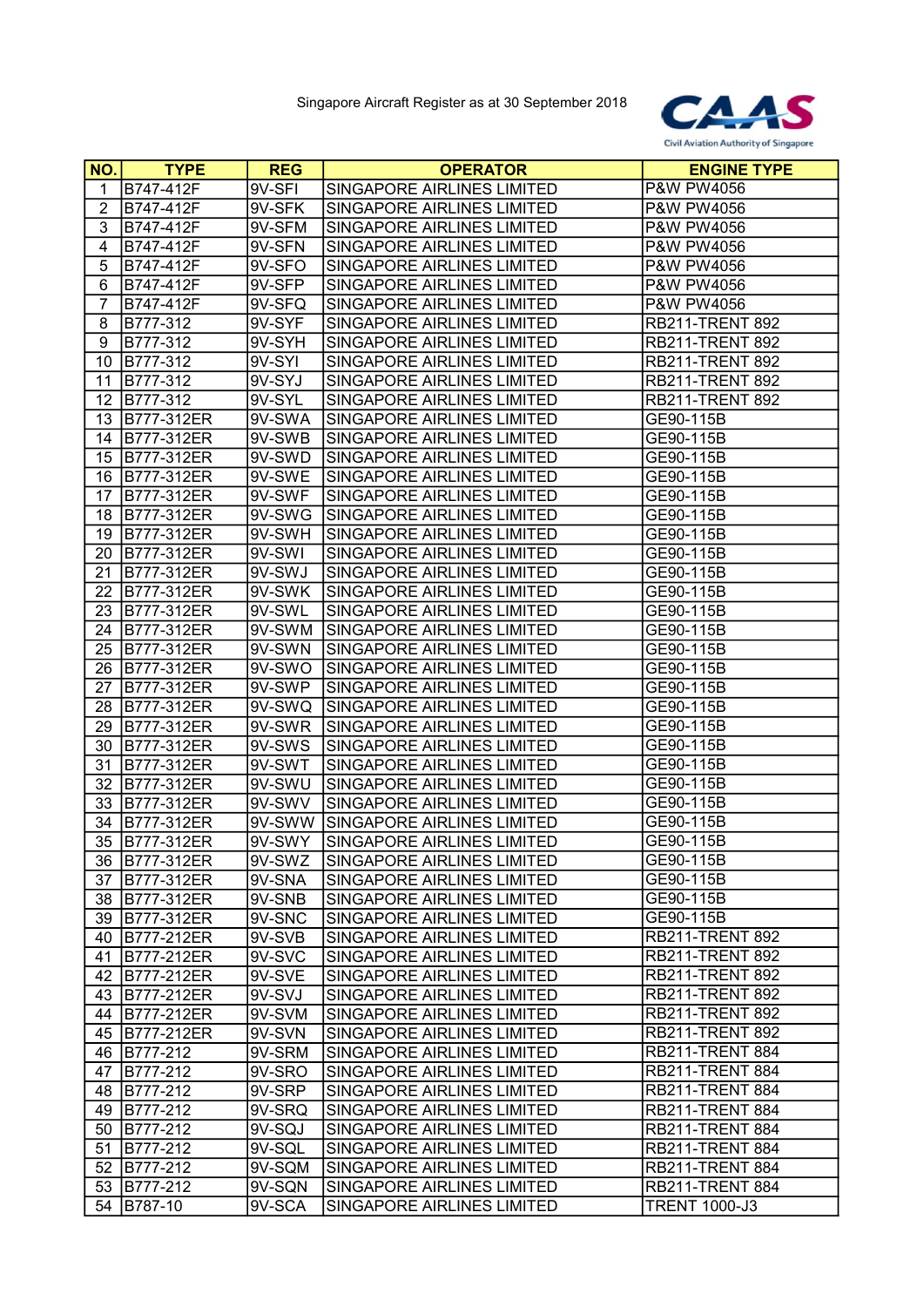

| NO. | <b>TYPE</b>   | <b>REG</b> | <b>OPERATOR</b>                   | <b>ENGINE TYPE</b>     |
|-----|---------------|------------|-----------------------------------|------------------------|
| 55  | B787-10       | 9V-SCB     | SINGAPORE AIRLINES LIMITED        | <b>TRENT 1000-J3</b>   |
| 56  | B787-10       | 9V-SCC     | SINGAPORE AIRLINES LIMITED        | <b>TRENT 1000-J3</b>   |
| 57  | B787-10       | 9V-SCD     | SINGAPORE AIRLINES LIMITED        | <b>TRENT 1000-J3</b>   |
| 58  | B787-10       | $9V-SCE$   | SINGAPORE AIRLINES LIMITED        | <b>TRENT 1000-J3</b>   |
| 59  | B787-10       | 9V-SCF     | SINGAPORE AIRLINES LIMITED        | <b>TRENT 1000-J3</b>   |
| 60  | A330-343      | 9V-STB     | SINGAPORE AIRLINES LIMITED        | RB211-TRENT 772B       |
| 61  | A330-343      | 9V-STC     | SINGAPORE AIRLINES LIMITED        | RB211-TRENT 772B       |
| 62  | A330-343      | 9V-STO     | SINGAPORE AIRLINES LIMITED        | RB211-TRENT 772B       |
| 63  | A330-343      | 9V-STQ     | SINGAPORE AIRLINES LIMITED        | RB211-TRENT 772B       |
| 64  | A330-343      | 9V-STR     | SINGAPORE AIRLINES LIMITED        | RB211-TRENT 772B       |
| 65  | A330-343      | 9V-STT     | SINGAPORE AIRLINES LIMITED        | RB211-TRENT 772B       |
| 66  | A330-343      | 9V-STU     | SINGAPORE AIRLINES LIMITED        | RB211-TRENT 772B       |
| 67  | A330-343      | 9V-STV     | SINGAPORE AIRLINES LIMITED        | RB211-TRENT 772B       |
| 68  | A330-343      | 9V-STW     | SINGAPORE AIRLINES LIMITED        | RB211-TRENT 772B       |
| 69  | A330-343      | 9V-STY     | SINGAPORE AIRLINES LIMITED        | RB211-TRENT 772B       |
| 70  | A330-343      | 9V-STZ     | SINGAPORE AIRLINES LIMITED        | RB211-TRENT 772B       |
| 71  | A330-343      | 9V-SSA     | SINGAPORE AIRLINES LIMITED        | RB211-TRENT 772B       |
| 72  | A330-343      | 9V-SSB     | SINGAPORE AIRLINES LIMITED        | RB211-TRENT 772B       |
| 73  | A330-343      | 9V-SSC     | SINGAPORE AIRLINES LIMITED        | RB211-TRENT 772B       |
| 74  | A330-343      | 9V-SSD     | <b>SINGAPORE AIRLINES LIMITED</b> | RB211-TRENT 772B       |
| 75  | A330-343      | 9V-SSE     | SINGAPORE AIRLINES LIMITED        | RB211-TRENT 772B       |
| 76  | A330-343      | 9V-SSF     | SINGAPORE AIRLINES LIMITED        | RB211-TRENT 772B       |
| 77  | A330-343      | 9V-SSG     | SINGAPORE AIRLINES LIMITED        | RB211-TRENT 772B       |
| 78  | A330-343      | 9V-SSH     | SINGAPORE AIRLINES LIMITED        | RB211-TRENT 772B       |
| 79  | A330-343      | 9V-SSI     | SINGAPORE AIRLINES LIMITED        | RB211-TRENT 772B       |
| 80  | A350-941      | 9V-SMA     | SINGAPORE AIRLINES LIMITED        | <b>TRENT XWB-84</b>    |
| 81  | A350-941      | 9V-SMB     | SINGAPORE AIRLINES LIMITED        | <b>TRENT XWB-84</b>    |
| 82  | A350-941      | 9V-SMC     | SINGAPORE AIRLINES LIMITED        | <b>TRENT XWB-84</b>    |
| 83  | A350-941      | 9V-SMD     | SINGAPORE AIRLINES LIMITED        | <b>TRENT XWB-84</b>    |
| 84  | A350-941      | 9V-SME     | SINGAPORE AIRLINES LIMITED        | TRENT XWB-84           |
| 85  | A350-941      | 9V-SMF     | SINGAPORE AIRLINES LIMITED        | <b>TRENT XWB-84</b>    |
| 86  | A350-941      | 9V-SMG     | SINGAPORE AIRLINES LIMITED        | <b>TRENT XWB-84</b>    |
| 87  | A350-941      | 9V-SMH     | SINGAPORE AIRLINES LIMITED        | <b>TRENT XWB-84</b>    |
| 88  | A350-941      | 9V-SMI     | SINGAPORE AIRLINES LIMITED        | <b>TRENT XWB-84</b>    |
| 89  | A350-941      | 9V-SMJ     | SINGAPORE AIRLINES LIMITED        | TRENT XWB-84           |
|     | 90   A350-941 | 9V-SMK     | SINGAPORE AIRLINES LIMITED        | <b>TRENT XWB-84</b>    |
| 91. | A350-941      | 9V-SML     | SINGAPORE AIRLINES LIMITED        | TRENT XWB-84           |
|     | 92 A350-941   | 9V-SMM     | SINGAPORE AIRLINES LIMITED        | <b>TRENT XWB-84</b>    |
|     | 93 A350-941   | 9V-SMN     | SINGAPORE AIRLINES LIMITED        | <b>TRENT XWB-84</b>    |
| 94  | A350-941      | 9V-SMO     | SINGAPORE AIRLINES LIMITED        | <b>TRENT XWB-84</b>    |
|     | 95 A350-941   | 9V-SMP     | SINGAPORE AIRLINES LIMITED        | <b>TRENT XWB-84</b>    |
| 96  | A350-941      | 9V-SMQ     | SINGAPORE AIRLINES LIMITED        | <b>TRENT XWB-84</b>    |
| 97  | A350-941      | 9V-SMR     | SINGAPORE AIRLINES LIMITED        | TRENT XWB-84           |
| 98  | A350-941      | 9V-SMS     | SINGAPORE AIRLINES LIMITED        | <b>TRENT XWB-84</b>    |
| 99  | A350-941      | 9V-SMT     | SINGAPORE AIRLINES LIMITED        | TRENT XWB-84           |
|     | 100 A350-941  | 9V-SMU     | SINGAPORE AIRLINES LIMITED        | TRENT XWB-84           |
|     | 101 A350-941  | 9V-SGA     | SINGAPORE AIRLINES LIMITED        | TRENT XWB-84           |
|     | 102 A350-941  | 9V-SGB     | SINGAPORE AIRLINES LIMITED        | <b>TRENT XWB-84</b>    |
|     | 103 A380-841  | 9V-SKE     | SINGAPORE AIRLINES LIMITED        | <b>RB211-TRENT 970</b> |
|     | 104 A380-841  | 9V-SKF     | SINGAPORE AIRLINES LIMITED        | <b>RB211-TRENT 970</b> |
|     | 105 A380-841  | 9V-SKG     | SINGAPORE AIRLINES LIMITED        | <b>RB211-TRENT 970</b> |
|     | 106 A380-841  | 9V-SKH     | SINGAPORE AIRLINES LIMITED        | <b>RB211-TRENT 970</b> |
|     | 107 A380-841  | 9V-SKI     | SINGAPORE AIRLINES LIMITED        | <b>RB211-TRENT 970</b> |
|     | 108 A380-841  | 9V-SKJ     | SINGAPORE AIRLINES LIMITED        | <b>RB211-TRENT 970</b> |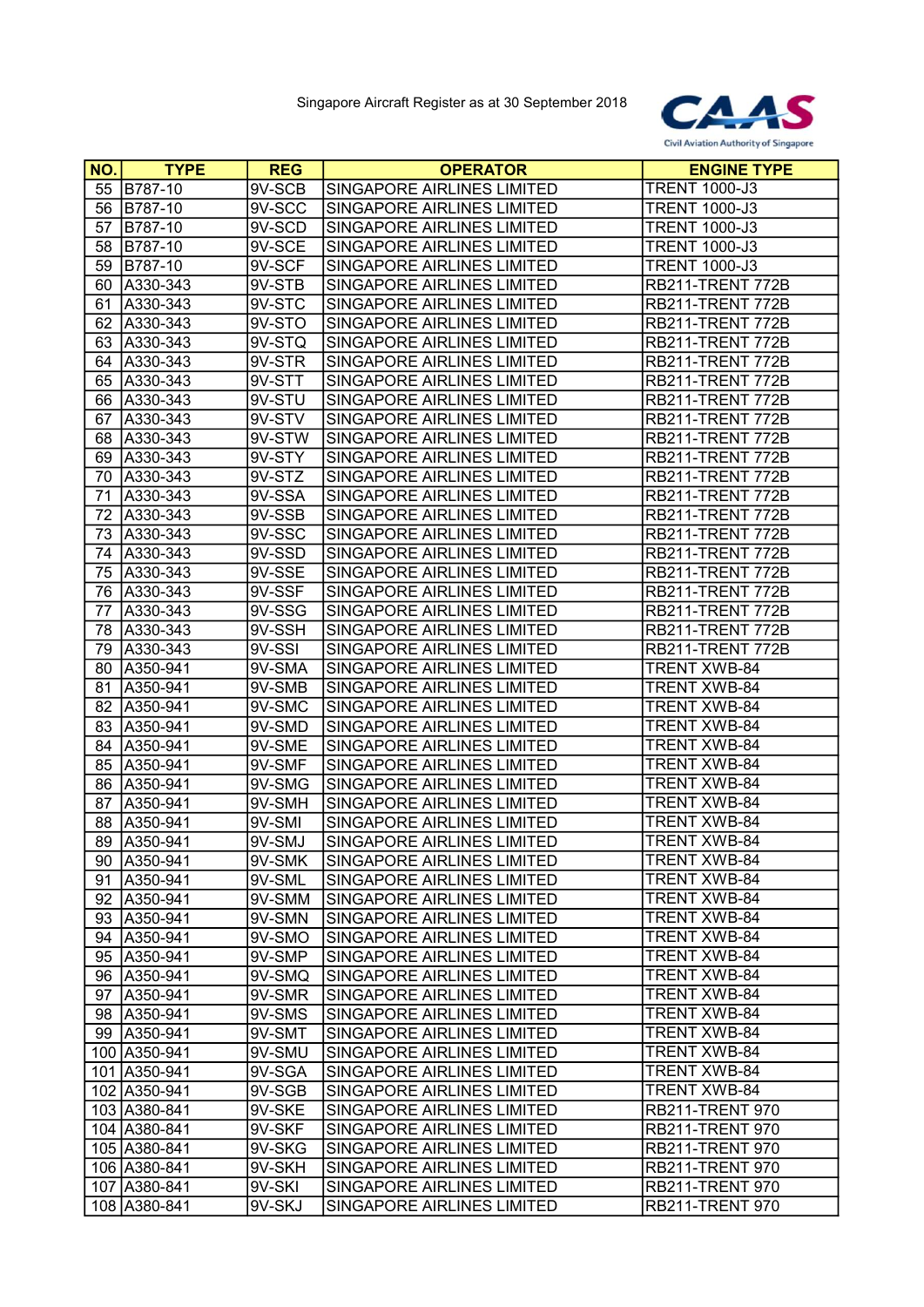

| NO. | <b>TYPE</b>    | <b>REG</b> | <b>OPERATOR</b>               | <b>ENGINE TYPE</b>     |
|-----|----------------|------------|-------------------------------|------------------------|
|     | 109 A380-841   | 9V-SKK     | SINGAPORE AIRLINES LIMITED    | <b>RB211-TRENT 970</b> |
|     | 110 A380-841   | 9V-SKL     | SINGAPORE AIRLINES LIMITED    | <b>RB211-TRENT 970</b> |
|     | 111 A380-841   | 9V-SKM     | SINGAPORE AIRLINES LIMITED    | <b>RB211-TRENT 970</b> |
|     | 112 A380-841   | 9V-SKN     | SINGAPORE AIRLINES LIMITED    | <b>RB211-TRENT 970</b> |
|     | 113 A380-841   | 9V-SKP     | SINGAPORE AIRLINES LIMITED    | <b>RB211-TRENT 970</b> |
|     | 114 A380-841   | $9V-SKQ$   | SINGAPORE AIRLINES LIMITED    | <b>RB211-TRENT 970</b> |
|     | 115 A380-841   | 9V-SKR     | SINGAPORE AIRLINES LIMITED    | <b>RB211-TRENT 970</b> |
|     | 116 A380-841   | 9V-SKS     | SINGAPORE AIRLINES LIMITED    | <b>RB211-TRENT 970</b> |
|     | 117 A380-841   | 9V-SKT     | SINGAPORE AIRLINES LIMITED    | <b>RB211-TRENT 970</b> |
|     | 118 A380-841   | 9V-SKU     | SINGAPORE AIRLINES LIMITED    | <b>RB211-TRENT 970</b> |
|     | 119 A380-841   | 9V-SKV     | SINGAPORE AIRLINES LIMITED    | <b>RB211-TRENT 970</b> |
|     | 120   A380-841 | 9V-SKW     | SINGAPORE AIRLINES LIMITED    | <b>RB211-TRENT 970</b> |
|     | 121 A380-841   | $9V-SKY$   | SINGAPORE AIRLINES LIMITED    | <b>RB211-TRENT 970</b> |
|     | 122 A380-841   | $9V-SKZ$   | SINGAPORE AIRLINES LIMITED    | <b>RB211-TRENT 970</b> |
|     | 123 A320-232   | 9V-TAN     | <b>SCOOT TIGERAIR PTE LTD</b> | <b>IAE V2527-A5</b>    |
|     | 124 A320-232   | 9V-TAO     | <b>SCOOT TIGERAIR PTE LTD</b> | <b>IAE V2527-A5</b>    |
|     | 125 A320-232   | 9V-TAQ     | <b>SCOOT TIGERAIR PTE LTD</b> | <b>IAE V2527-A5</b>    |
|     | 126 A320-232   | 9V-TAS     | <b>SCOOT TIGERAIR PTE LTD</b> | <b>IAE V2527-A5</b>    |
|     | 127 A320-232   | 9V-TAU     | <b>SCOOT TIGERAIR PTE LTD</b> | <b>IAE V2527-A5</b>    |
|     | 128 A320-232   | 9V-TAV     | <b>SCOOT TIGERAIR PTE LTD</b> | <b>IAE V2527-A5</b>    |
|     | 129 A320-232   | 9V-TAX     | <b>SCOOT TIGERAIR PTE LTD</b> | <b>IAE V2527-A5</b>    |
|     | 130 A320-232   | 9V-TAZ     | <b>SCOOT TIGERAIR PTE LTD</b> | <b>IAE V2527-A5</b>    |
|     | 131 A320-232   | 9V-TJR     | SCOOT TIGERAIR PTE LTD        | <b>IAE V2527-A5</b>    |
|     | 132 A319-132   | 9V-TRA     | <b>SCOOT TIGERAIR PTE LTD</b> | <b>IAE V2524-A5</b>    |
|     | 133 A319-132   | 9V-TRB     | <b>SCOOT TIGERAIR PTE LTD</b> | <b>IAE V2524-A5</b>    |
|     | 134 A319-132   | 9V-TRC     | <b>SCOOT TIGERAIR PTE LTD</b> | <b>IAE V2524-A5</b>    |
|     | 135 A320-232   | 9V-TRD     | <b>SCOOT TIGERAIR PTE LTD</b> | <b>IAE V2527-A5</b>    |
|     | 136 A320-232   | 9V-TRE     | <b>SCOOT TIGERAIR PTE LTD</b> | <b>IAE V2527-A5</b>    |
|     | 137 A320-232   | $9V-TRH$   | <b>SCOOT TIGERAIR PTE LTD</b> | <b>IAE V2527-A5</b>    |
|     | 138 A320-232   | 9V-TRI     | <b>SCOOT TIGERAIR PTE LTD</b> | <b>IAE V2527-A5</b>    |
|     | 139 A320-232   | 9V-TRK     | SCOOT TIGERAIR PTE LTD        | <b>IAE V2527-A5</b>    |
|     | 140 A320-232   | 9V-TRL     | <b>SCOOT TIGERAIR PTE LTD</b> | <b>IAE V2527-A5</b>    |
|     | 141 A320-232   | 9V-TRM     | <b>SCOOT TIGERAIR PTE LTD</b> | IAE V2527-A5           |
|     | 142 A320-232   | 9V-TRN     | <b>SCOOT TIGERAIR PTE LTD</b> | <b>IAE V2527-A5</b>    |
|     | 143 A320-232   | 9V-TRO     | <b>SCOOT TIGERAIR PTE LTD</b> | <b>IAE V2527-A5</b>    |
|     | 144 A320-232   | 9V-TRP     | SCOOT TIGERAIR PTE LTD        | <b>IAE V2527-A5</b>    |
|     | 145 A320-232   | 9V-TRQ     | <b>SCOOT TIGERAIR PTE LTD</b> | <b>IAE V2527-A5</b>    |
|     | 146 A320-232   | 9V-TRR     | SCOOT TIGERAIR PTE LTD        | <b>IAE V2527-A5</b>    |
|     | 147 A320-232   | 9V-TRW     | <b>SCOOT TIGERAIR PTE LTD</b> | <b>IAE V2527-A5</b>    |
|     | 148 A320-232   | 9V-TRX     | <b>SCOOT TIGERAIR PTE LTD</b> | <b>IAE V2527-A5</b>    |
|     | 149 B787-8     | 9V-OFA     | <b>SCOOT TIGERAIR PTE LTD</b> | <b>TRENT 1000-G2</b>   |
|     | 150 B787-8     | 9V-OFB     | <b>SCOOT TIGERAIR PTE LTD</b> | <b>TRENT 1000-G2</b>   |
|     | 151 B787-8     | $9V-OFC$   | <b>SCOOT TIGERAIR PTE LTD</b> | <b>TRENT 1000-G2</b>   |
|     | 152 B787-8     | 9V-OFD     | <b>SCOOT TIGERAIR PTE LTD</b> | <b>TRENT 1000-G2</b>   |
|     | 153 B787-8     | 9V-OFE     | <b>SCOOT TIGERAIR PTE LTD</b> | <b>TRENT 1000-G2</b>   |
|     | 154 B787-8     | 9V-OFG     | <b>SCOOT TIGERAIR PTE LTD</b> | <b>TRENT 1000-G2</b>   |
|     | 155 B787-8     | 9V-OFH     | <b>SCOOT TIGERAIR PTE LTD</b> | <b>TRENT 1000-G2</b>   |
|     | 156 B787-8     | 9V-OFI     | <b>SCOOT TIGERAIR PTE LTD</b> | <b>TRENT 1000-G2</b>   |
|     | 157 B787-8     | 9V-OFJ     | <b>SCOOT TIGERAIR PTE LTD</b> | <b>TRENT 1000-G2</b>   |
|     | 158 B787-8     | 9V-OFK     | <b>SCOOT TIGERAIR PTE LTD</b> | <b>TRENT 1000-G3</b>   |
|     | 159 B787-9     | 9V-OJA     | <b>SCOOT TIGERAIR PTE LTD</b> | <b>TRENT 1000-J2</b>   |
|     | 160 B787-9     | 9V-OJB     | <b>SCOOT TIGERAIR PTE LTD</b> | <b>TRENT 1000-J2</b>   |
|     | 161 B787-9     | 9V-OJC     | <b>SCOOT TIGERAIR PTE LTD</b> | <b>TRENT 1000-J2</b>   |
|     | 162 B787-9     | 9V-OJD     | <b>SCOOT TIGERAIR PTE LTD</b> | <b>TRENT 1000-J2</b>   |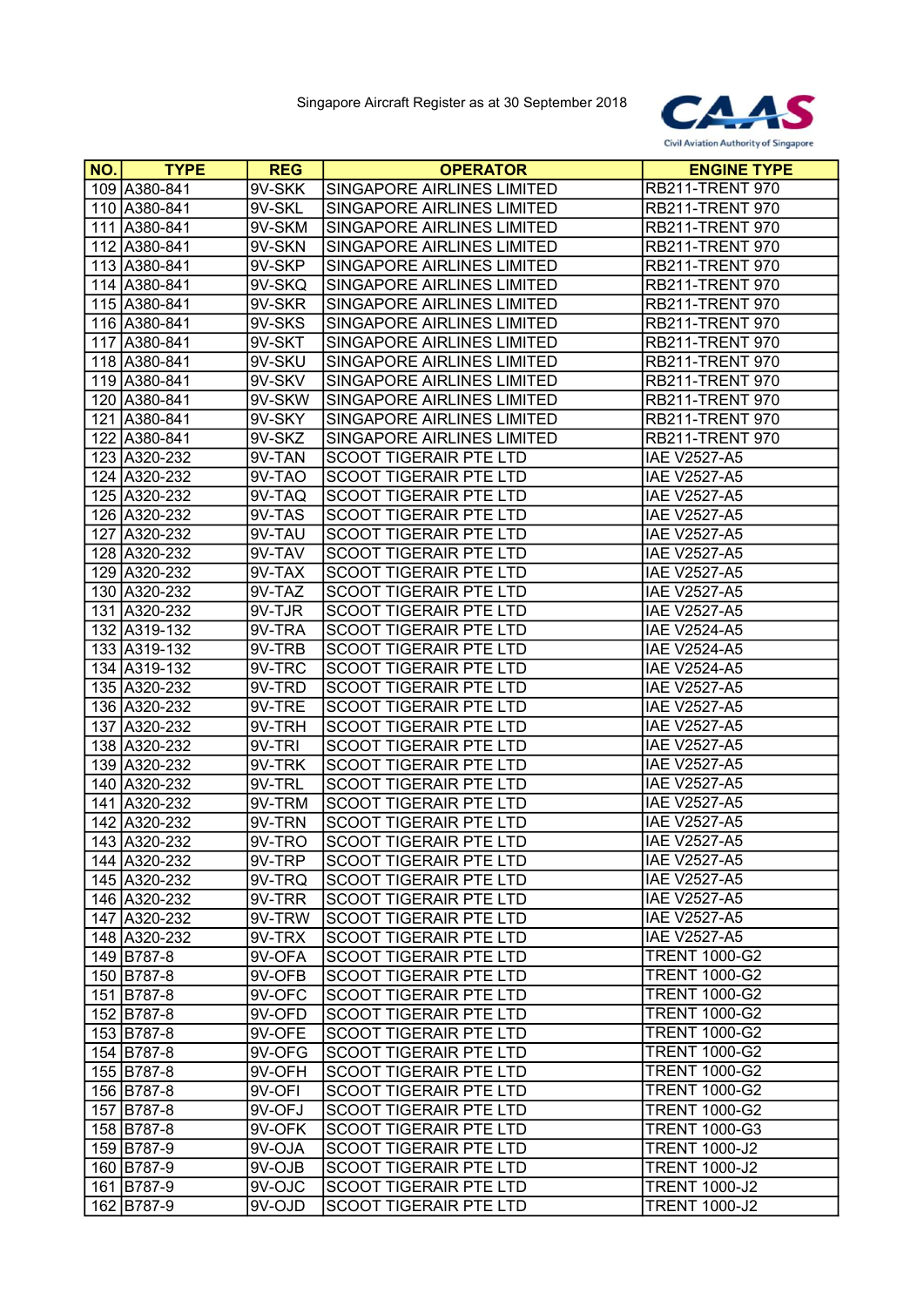

| NO. | <b>TYPE</b>  | <b>REG</b> | <b>OPERATOR</b>               | <b>ENGINE TYPE</b>   |
|-----|--------------|------------|-------------------------------|----------------------|
|     | 163 B787-9   | 9V-OJE     | <b>SCOOT TIGERAIR PTE LTD</b> | <b>TRENT 1000-J2</b> |
|     | 164 B787-9   | 9V-OJF     | SCOOT TIGERAIR PTE LTD        | <b>TRENT 1000-J2</b> |
|     | 165 B787-9   | 9V-OJG     | SCOOT TIGERAIR PTE LTD        | <b>TRENT 1000-J3</b> |
|     | 166 B787-9   | 9V-OJH     | SCOOT TIGERAIR PTE LTD        | <b>TRENT 1000-J3</b> |
|     | 167 B737-800 | $9V-MGA$   | SILKAIR (S) PTE LTD           | CFM56-7B27           |
|     | 168 B737-800 | 9V-MGB     | SILKAIR (S) PTE LTD           | CFM56-7B27           |
|     | 169 B737-800 | 9V-MGC     | SILKAIR (S) PTE LTD           | CFM56-7B27           |
|     | 170 B737-800 | 9V-MGD     | SILKAIR (S) PTE LTD           | CFM56-7B27           |
|     | 171 B737-800 | 9V-MGE     | SILKAIR (S) PTE LTD           | CFM56-7B27           |
|     | 172 B737-800 | 9V-MGF     | SILKAIR (S) PTE LTD           | CFM56-7B27           |
|     | 173 B737-800 | 9V-MGG     | SILKAIR (S) PTE LTD           | CFM56-7B27           |
|     | 174 B737-800 | 9V-MGH     | SILKAIR (S) PTE LTD           | CFM56-7B27           |
|     | 175 B737-800 | 9V-MGI     | SILKAIR (S) PTE LTD           | CFM56-7B27           |
|     | 176 B737-800 | 9V-MGJ     | SILKAIR (S) PTE LTD           | CFM56-7B27           |
|     | 177 B737-800 | 9V-MGK     | SILKAIR (S) PTE LTD           | CFM56-7B27           |
|     | 178 B737-800 | 9V-MGL     | SILKAIR (S) PTE LTD           | CFM56-7B27           |
|     | 179 B737-800 | 9V-MGM     | SILKAIR (S) PTE LTD           | CFM56-7B27           |
|     | 180 B737-800 | 9V-MGN     | SILKAIR (S) PTE LTD           | CFM56-7B27           |
|     | 181 B737-800 | 9V-MGO     | SILKAIR (S) PTE LTD           | CFM56-7B27           |
|     | 182 B737-800 | 9V-MGP     | SILKAIR (S) PTE LTD           | CFM56-7B27           |
|     | 183 B737-800 | 9V-MGQ     | SILKAIR (S) PTE LTD           | CFM56-7B27           |
|     | 184 B737-8   | 9V-MBA     | SILKAIR (S) PTE LTD           | CFM LEAP-1B27        |
|     | 185 B737-8   | 9V-MBB     | SILKAIR (S) PTE LTD           | CFM LEAP-1B27        |
|     | 186 B737-8   | 9V-MBC     | SILKAIR (S) PTE LTD           | CFM LEAP-1B27        |
|     | 187 B737-8   | 9V-MBD     | SILKAIR (S) PTE LTD           | CFM LEAP-1B27        |
|     | 188 B737-8   | 9V-MBE     | SILKAIR (S) PTE LTD           | CFM LEAP-1B27        |
|     | 189 A320-233 | 9V-SLG     | SILKAIR (S) PTE LTD           | IAE V2527-A5         |
|     | 190 A320-233 | 9V-SLL     | SILKAIR (S) PTE LTD           | <b>IAE V2527-A5</b>  |
|     | 191 A320-233 | $9V-SLM$   | SILKAIR (S) PTE LTD           | <b>IAE V2527-A5</b>  |
|     | 192 A320-233 | 9V-SLO     | SILKAIR (S) PTE LTD           | <b>IAE V2527-A5</b>  |
|     | 193 A320-233 | 9V-SLP     | SILKAIR (S) PTE LTD           | <b>IAE V2527-A5</b>  |
|     | 194 A320-233 | 9V-SLQ     | SILKAIR (S) PTE LTD           | <b>IAE V2527-A5</b>  |
|     | 195 A320-233 | 9V-SLR     | SILKAIR (S) PTE LTD           | <b>IAE V2527-A5</b>  |
|     | 196 A320-233 | 9V-SLS     | SILKAIR (S) PTE LTD           | <b>IAE V2527-A5</b>  |
|     | 197 A319-132 | 9V-SBE     | SILKAIR (S) PTE LTD           | IAE 2524-A5          |
|     | 198 A319-133 | 9V-SBG     | SILKAIR (S) PTE LTD           | <b>IAE V2527M-A5</b> |
|     | 199 A319-133 | 9V-SBH     | SILKAIR (S) PTE LTD           | <b>IAE V2527M-A5</b> |
|     | 200 A320-232 | 9V-JSA     | JETSTAR ASIA AIRWAYS PTE LTD  | <b>IAE V2527-A5</b>  |
|     | 201 A320-232 | 9V-JSB     | JETSTAR ASIA AIRWAYS PTE LTD  | <b>IAE V2527-A5</b>  |
|     | 202 A320-232 | 9V-JSF     | JETSTAR ASIA AIRWAYS PTE LTD  | IAE V2527-A5         |
|     | 203 A320-232 | 9V-JSH     | JETSTAR ASIA AIRWAYS PTE LTD  | IAE V2527-A5         |
|     | 204 A320-232 | 9V-JSI     | JETSTAR ASIA AIRWAYS PTE LTD  | <b>IAE V2527-A5</b>  |
|     | 205 A320-232 | 9V-JSJ     | JETSTAR ASIA AIRWAYS PTE LTD  | <b>IAE V2527-A5</b>  |
|     | 206 A320-232 | 9V-JSK     | JETSTAR ASIA AIRWAYS PTE LTD  | <b>IAE V2527-A5</b>  |
|     | 207 A320-232 | 9V-JSL     | JETSTAR ASIA AIRWAYS PTE LTD  | <b>IAE V2527-A5</b>  |
|     | 208 A320-232 | 9V-JSM     | JETSTAR ASIA AIRWAYS PTE LTD  | <b>IAE V2527-A5</b>  |
|     | 209 A320-232 | 9V-JSN     | JETSTAR ASIA AIRWAYS PTE LTD  | <b>IAE V2527-A5</b>  |
|     | 210 A320-232 | 9V-JSO     | JETSTAR ASIA AIRWAYS PTE LTD  | <b>IAE V2527-A5</b>  |
|     | 211 A320-232 | 9V-JSP     | JETSTAR ASIA AIRWAYS PTE LTD  | IAE V2527-A5         |
|     | 212 A320-232 | 9V-JSQ     | JETSTAR ASIA AIRWAYS PTE LTD  | <b>IAE V2527-A5</b>  |
|     | 213 A320-232 | 9V-JSR     | JETSTAR ASIA AIRWAYS PTE LTD  | <b>IAE V2527-A5</b>  |
|     | 214 A320-232 | 9V-JSS     | JETSTAR ASIA AIRWAYS PTE LTD  | <b>IAE V2527-A5</b>  |
|     | 215 A320-232 | 9V-JSU     | JETSTAR ASIA AIRWAYS PTE LTD  | <b>IAE V2527-A5</b>  |
|     | 216 A320-232 | 9V-JSV     | JETSTAR ASIA AIRWAYS PTE LTD  | IAE V2527-A5         |
|     |              |            |                               |                      |